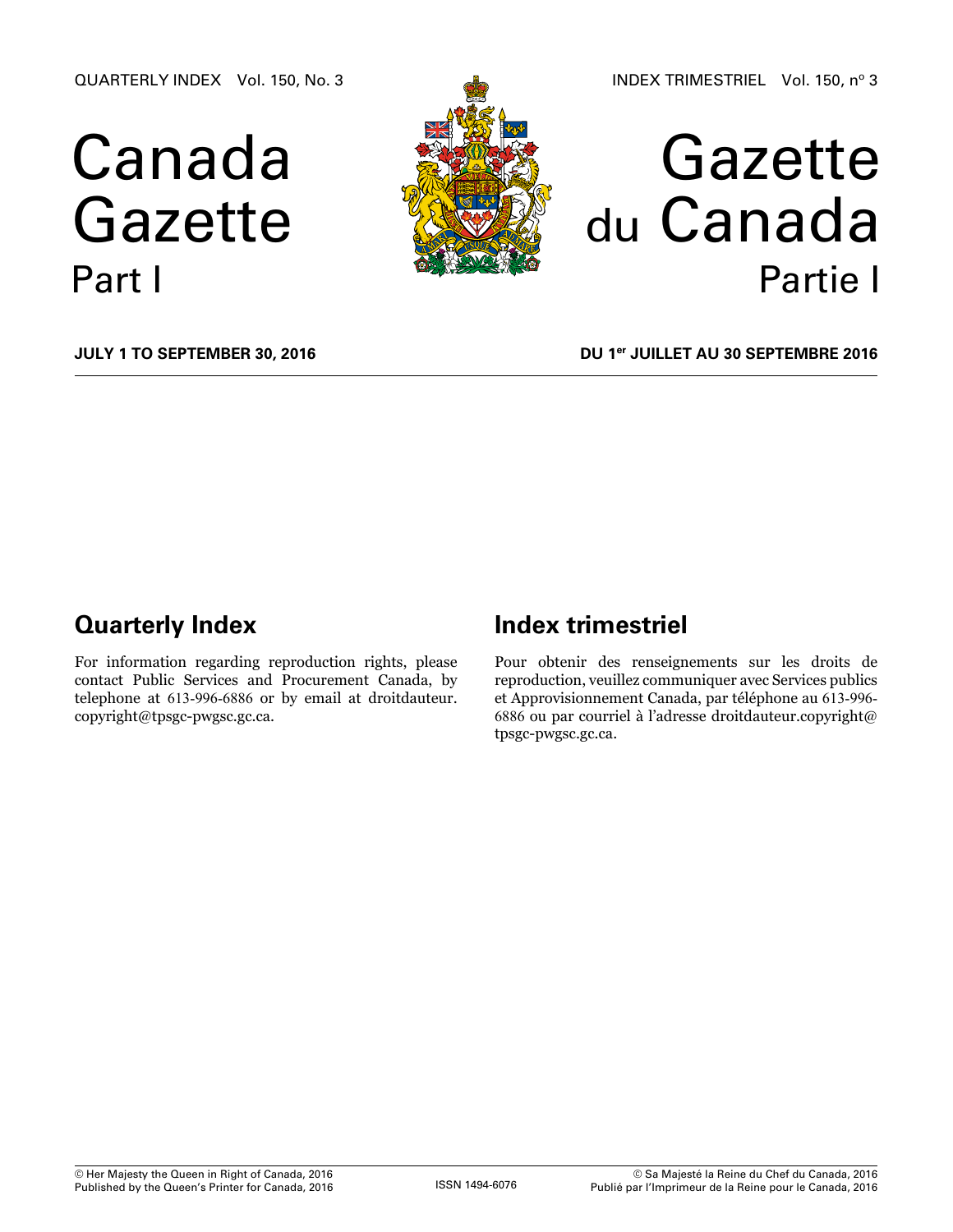# **TABLE OF CONTENTS**

Vol. 150, No. 3

#### **[Commissions](#page-2-0)**

| Canada-Newfoundland and Labrador Offshore |  |
|-------------------------------------------|--|
|                                           |  |
|                                           |  |
| Canadian Radio-television and             |  |
|                                           |  |
|                                           |  |
|                                           |  |
|                                           |  |
|                                           |  |
|                                           |  |

|--|--|--|

#### **[Government notices](#page-3-0)**

| $\mathfrak{p}$ |
|----------------|
| 2              |
| $\overline{2}$ |
| $\overline{2}$ |
| 3              |
| 3              |
| 3              |
| 3              |
| 3              |
| 3              |
| 3              |
| 3              |
|                |
|                |
|                |
| 4              |
|                |
| $\Delta$       |
|                |
|                |
|                |

# **TABLE DES MATIÈRES**

Vol. 150, nº 3

#### **[Commissions](#page-9-0)**

| Agence des services frontaliers du Canada 8 |   |
|---------------------------------------------|---|
|                                             |   |
|                                             |   |
|                                             |   |
| Conseil de la radiodiffusion et des         |   |
|                                             |   |
| Office Canada - Terre-Neuve-et-Labrador des |   |
|                                             |   |
|                                             |   |
|                                             | 9 |
| Tribunal canadien du commerce extérieur 9   |   |
|                                             |   |

**[résidence du gouverneur général](#page-11-0)** ........................... 10

#### **[avis du gouvernement](#page-8-0)**

| Environnement et Changement climatique  7    |  |
|----------------------------------------------|--|
|                                              |  |
|                                              |  |
|                                              |  |
|                                              |  |
| Sécurité publique et Protection civile 8     |  |
| Surintendant des institutions financières  8 |  |
|                                              |  |
|                                              |  |
|                                              |  |
|                                              |  |
|                                              |  |
|                                              |  |
|                                              |  |
|                                              |  |
|                                              |  |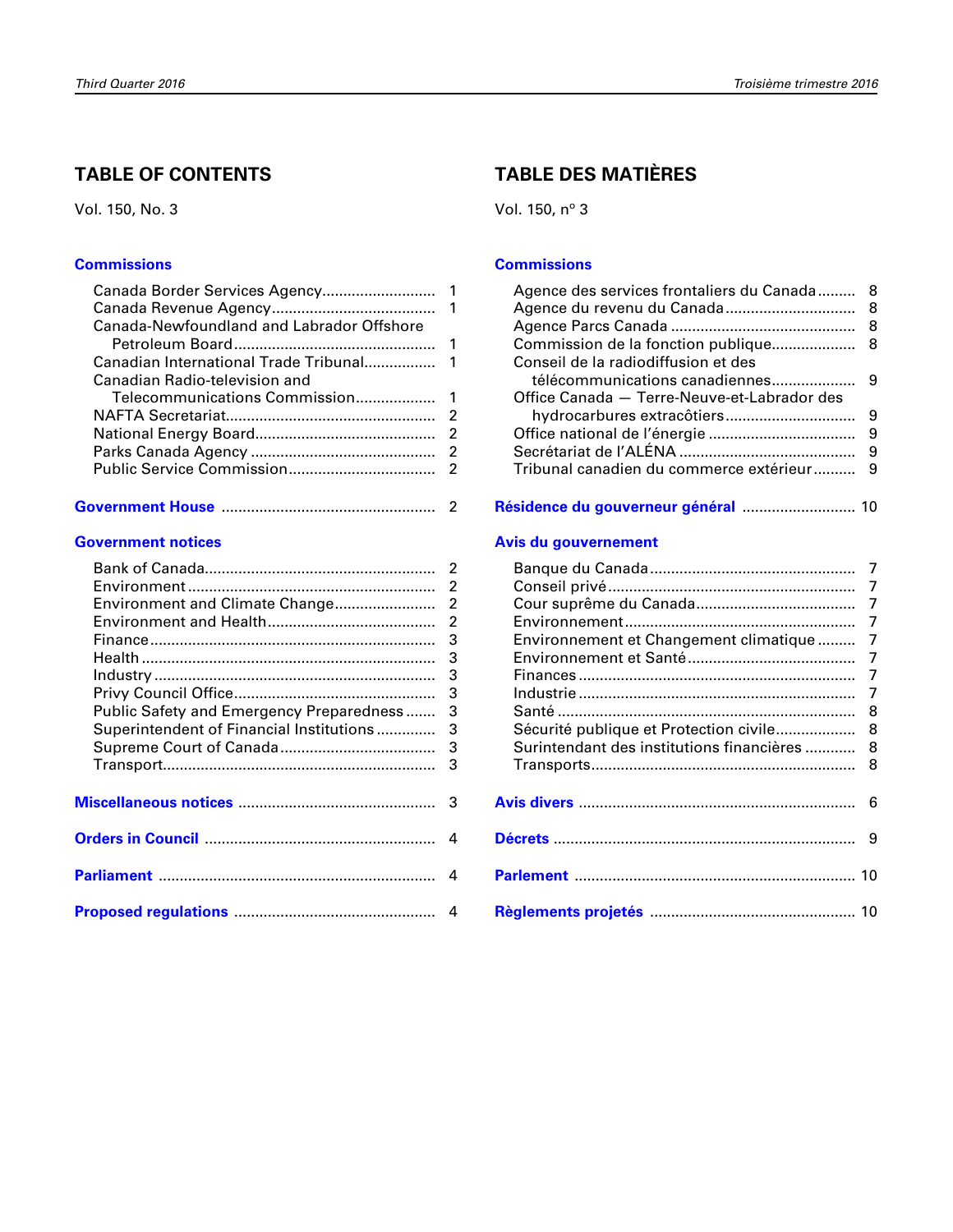#### **INDEX**

<span id="page-2-0"></span>This Quarterly Index of the *Canada Gazette* covers issues 27 to 39. For reference purposes, the date and page numbers of these issues are set out below.

|    |                  | Pages              |
|----|------------------|--------------------|
| 27 | July 2           | 2302 to 2409       |
| 28 | July 9           | 2410 to 2436       |
| 29 | July 16          | 2437 to 2479       |
| 30 | July 23          | 2480 to 2497       |
| 31 | July 30          | 2498 to 2540       |
| 32 | August 6         | 2541 to 2554       |
| 33 | August 13        | 2555 to 2568       |
| 34 | <b>August 20</b> | 2569 to 2588       |
| 35 | August 27        | 2589 to 2694       |
| 36 | September 3      | 2695 to 2737       |
| 37 | September 10     | 2738 to 2764       |
| 38 | September 17     | 2765 to 2784       |
| 39 | September 24     | 2785 to 2816       |
|    |                  | Volume Number Date |

#### **COMMISSIONS**

#### **Canada Border Services Agency**

| Special Import Measures Act                      |      |
|--------------------------------------------------|------|
| Certain concrete reinforcing bar -               |      |
|                                                  | 2708 |
| Certain fabricated industrial steel              |      |
| components - Decisions                           | 2795 |
|                                                  |      |
|                                                  |      |
| Canada Revenue Agency                            |      |
| Income Tax Act                                   |      |
| Revocation of registration of                    |      |
|                                                  |      |
| 2638, 2774, 2796                                 |      |
| <b>Canada-Newfoundland and Labrador Offshore</b> |      |
| <b>Petroleum Board</b>                           |      |
| Canada-Newfoundland and Labrador Atlantic        |      |
| <b>Accord Implementation Act</b>                 |      |
| Call for Bids No. NL16-CFB02 (Jeanne             |      |
|                                                  | 2754 |
| Issuance of exploration licence - Exchange       |      |
|                                                  | 2774 |
| <b>Canadian International Trade Tribunal</b>     |      |
|                                                  | 2489 |
| Appeals                                          |      |
|                                                  | 2428 |
|                                                  | 2462 |
|                                                  | 2529 |
|                                                  | 2560 |
|                                                  | 2579 |

Notice No. HA-2016-011................................... 2775 Notice No. HA-2016-012................................... 2801

Gypsum board.................................................. 2776

steel line pipe ............................................... 2320

Welded large diameter carbon and alloy

Commencement of inquiries

| Commencement of preliminary injury inquiries<br>Certain fabricated industrial steel |              |
|-------------------------------------------------------------------------------------|--------------|
|                                                                                     | 2802<br>2709 |
| Determinations                                                                      |              |
| Communications, detection and fibre                                                 |              |
|                                                                                     | 2580         |
|                                                                                     | 2580         |
| Information processing and related                                                  |              |
| telecommunications services                                                         | 2804         |
| Professional, administrative and                                                    |              |
| management support services                                                         | 2710         |
| Textiles, leather, furs, apparel and shoe                                           |              |
| findings, tents and flags                                                           | 2462         |
| Dismissal                                                                           |              |
|                                                                                     | 2530         |
| Expiry review of findings                                                           |              |
|                                                                                     | 2561         |
| Inquiries                                                                           |              |
| Clothing, individual equipment and                                                  |              |
|                                                                                     | 2778         |
| Custodial operations and related services                                           | 2463         |
|                                                                                     | 2490         |
| Information processing and related                                                  |              |
| telecommunications services                                                         | 2562         |
| Medical equipment, supplies and                                                     |              |
|                                                                                     | 2778         |
| Professional, administrative and                                                    |              |
| management support services                                                         | 2322         |
| Quality control, testing, inspection and                                            |              |
| technical representative services                                                   | 2581         |
|                                                                                     | 2638         |
| Orders                                                                              |              |
| Electrical and electronics                                                          | 2711         |
| Flat hot-rolled carbon and alloy steel sheet                                        |              |
|                                                                                     | 2639         |
| <b>Canadian Radio-television and</b>                                                |              |
| <b>Telecommunications Commission</b>                                                |              |
| Administrative decisions 2323, 2430, 2464,                                          |              |
| 2532, 2583, 2713, 2780                                                              |              |
| Decisions                                                                           |              |
| 2491, 2532, 2549, 2564, 2583, 2641, 2713, 2756, 2780,                               |              |
| 2805                                                                                |              |
| Notice to interested parties 2322, 2429, 2463,                                      |              |
| 2490, 2531, 2548, 2563, 2582, 2640, 2712, 2755, 2779,                               |              |
| 2805                                                                                |              |
| Notices of consultation  2323, 2464, 2532,<br>2756                                  |              |
|                                                                                     | 2713         |
|                                                                                     |              |
| 2491, 2531, 2548, 2564, 2583, 2640, 2713, 2755, 2780                                |              |
|                                                                                     |              |
|                                                                                     |              |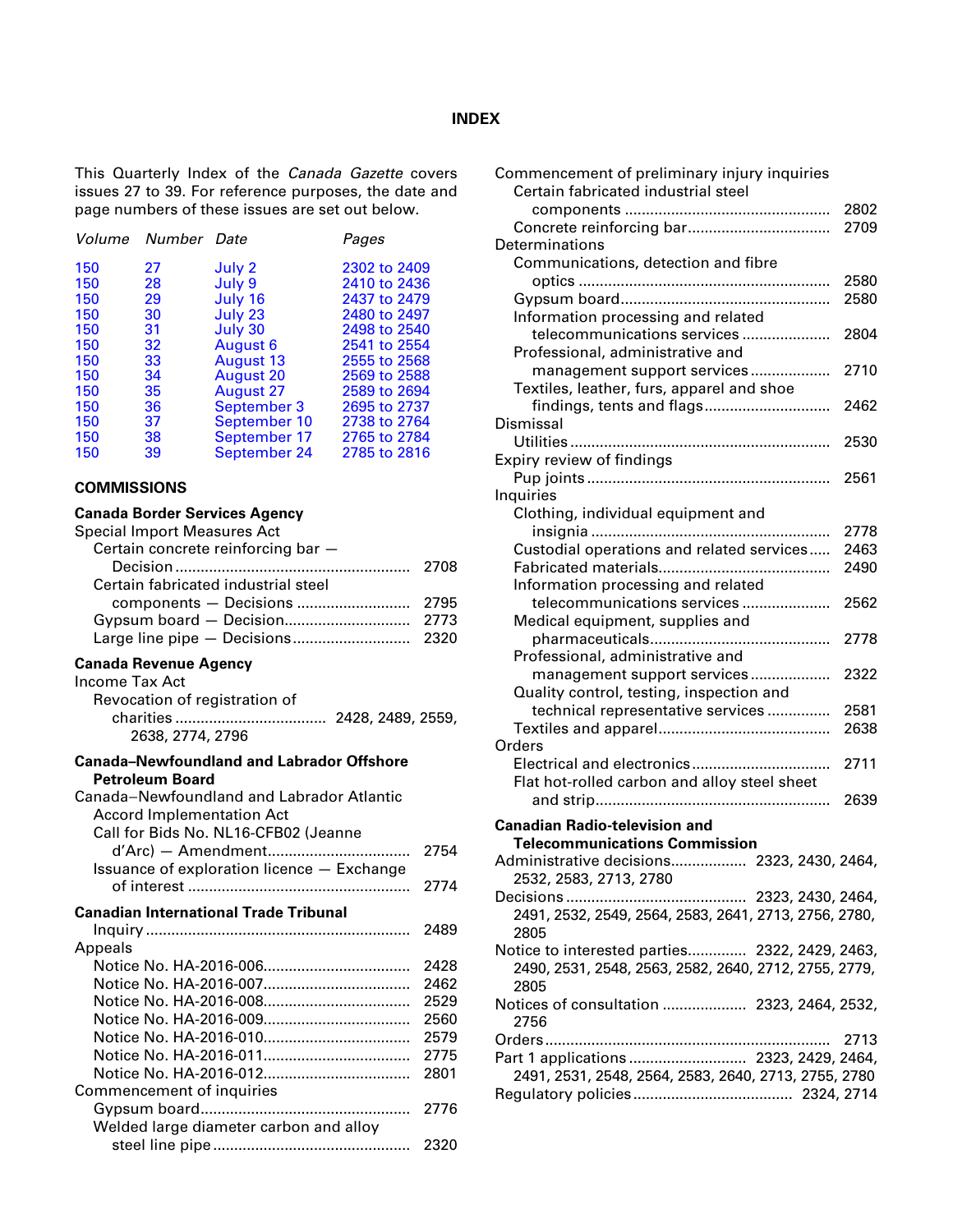<span id="page-3-0"></span>

| <b>NAFTA Secretariat</b>                                          |      |
|-------------------------------------------------------------------|------|
| Completion of panel review                                        |      |
| Polyethylene terephthalate resin from                             |      |
|                                                                   | 2532 |
| <b>National Energy Board</b>                                      |      |
| Application to export electricity on an                           |      |
| emergency basis to the United States                              |      |
| Independent Electricity System Operator                           | 2549 |
| Application to export electricity to the                          |      |
| <b>United States</b>                                              |      |
|                                                                   | 2533 |
| EDF Trading North America, LLC                                    | 2491 |
| Maritime Electric Company, Limited                                | 2535 |
| <b>Parks Canada Agency</b>                                        |      |
| <b>Species at Risk Act</b>                                        |      |
| Description of critical habitat of Least                          |      |
| Bittern and Prothonotary Warbler in                               |      |
| Point Pelee National Park of Canada                               | 2756 |
| Description of critical habitat of                                |      |
| Massasauga in Georgian Bay Islands                                |      |
| National Park of Canada and Fathom                                |      |
| Five National Marine Park of Canada                               | 2324 |
| Description of critical habitat of the Eastern                    |      |
| <b>Yellow-bellied Racer in Grasslands</b>                         |      |
| National Park of Canada                                           | 2806 |
| Description of critical habitat of the Greater                    |      |
| Short-horned Lizard in Grasslands                                 |      |
| National Park of Canada<br>Description of critical habitat of the | 2807 |
| Half-moon Hairstreak in Waterton Lakes                            |      |
| National Park of Canada                                           | 2757 |
| Description of critical habitat of the                            |      |
| Loggerhead Shrike (excubitorides                                  |      |
| subspecies), Mormon Metalmark (Prairie                            |      |
| population), Mountain Plover, and                                 |      |
| Swift Fox in Grasslands National Park of                          |      |
|                                                                   | 2808 |
| Description of critical habitat of the                            |      |
| Sprague's Pipit in Grasslands National                            |      |
|                                                                   | 2809 |
| <b>Public Service Commission</b>                                  |      |
| <b>Public Service Employment Act</b>                              |      |
| Permission and leave granted (Clements,                           |      |
|                                                                   | 2810 |
| Permission and leave granted (Collard,                            |      |
|                                                                   | 2758 |
| Permission and leave granted (Kusie,                              |      |
|                                                                   | 2758 |
| Permission granted (Arnott, Russell John)                         | 2324 |
| Permission granted (Dauphinee,                                    |      |
|                                                                   | 2759 |
| Permission granted (Dearing, Della)                               | 2430 |
| Permission granted (Leopold, Tanya                                |      |
|                                                                   | 2810 |
| Permission granted (Maddocks, Melissa)                            | 2811 |

#### **GOVERNMENT HOUSE**

| 2786                                              |  |
|---------------------------------------------------|--|
| Awards to Canadians ( <i>Erratum</i> ) 2307, 2590 |  |
|                                                   |  |
|                                                   |  |
|                                                   |  |
| Order of Merit of the Police Forces (The) 2303    |  |

#### **GOVERNMENT NOTICES**

#### **Bank of Canada Statements** Statement of financial position as at May 31, 2016 ................................................ 2317 Statement of financial position as at June 30, 2016 ............................................... 2521 Statement of financial position as at

| <b>Environment, Dept. of the</b>            |      |
|---------------------------------------------|------|
| Canadian Environmental Protection Act, 1999 |      |
| Order 2016-87-08-02 Amending the            |      |
| Non-domestic Substances List                | 2542 |
| Order 2016-87-09-02 Amending the            |      |
| Non-domestic Substances List                | 2766 |
| Notice with respect to environmental        |      |
| occurrences notification agreements         | 2696 |
| Significant New Activity Notice No. 18642   | 2570 |
| Waiver of information requirements for      |      |
| substances (subsection 81(9) of the         |      |
| <b>Canadian Environmental Protection</b>    |      |
|                                             | 2591 |
| Migratory Birds Convention Act, 1994        |      |
| Notice with respect to temporary            |      |
| possession of migratory bird carcasses      | 2594 |

July 31, 2016 ................................................ 2635

| .                                               |  |  |  |
|-------------------------------------------------|--|--|--|
| <b>Environment and Climate Change, Dept. of</b> |  |  |  |

| Species at Risk Act                                                               |      |
|-----------------------------------------------------------------------------------|------|
| Description of Bent Spike-rush, Great                                             |      |
| Lakes Plains population critical habitat,<br>in Long Point National Wildlife Area | 2438 |
| Description of critical habitat of the Behr's                                     |      |
| Hairstreak in Vaseux-Bighorn National                                             |      |
|                                                                                   | 2787 |
| Description of critical habitat of the                                            |      |
| <b>Yellow-breasted Chat auricollis</b>                                            |      |
| subspecies in Vaseux-Bighorn National                                             |      |
| Wildlife Area and Vaseux Lake Bird                                                |      |
|                                                                                   | 2788 |
| Environment, Dept. of the, and Dept. of Health                                    |      |
| Canadian Environmental Protection Act, 1999                                       |      |
| Publication after screening assessment of                                         |      |

| Publication after screening assessment of |  |
|-------------------------------------------|--|
| Boric acid, its salts and its precursors, |  |
| including those specified on the Domestic |  |
| Substances List (paragraphs 68(b) and     |  |
| 68(c) or subsection 77(1) of the Canadian |  |
| Environmental Protection Act, 1999)  2481 |  |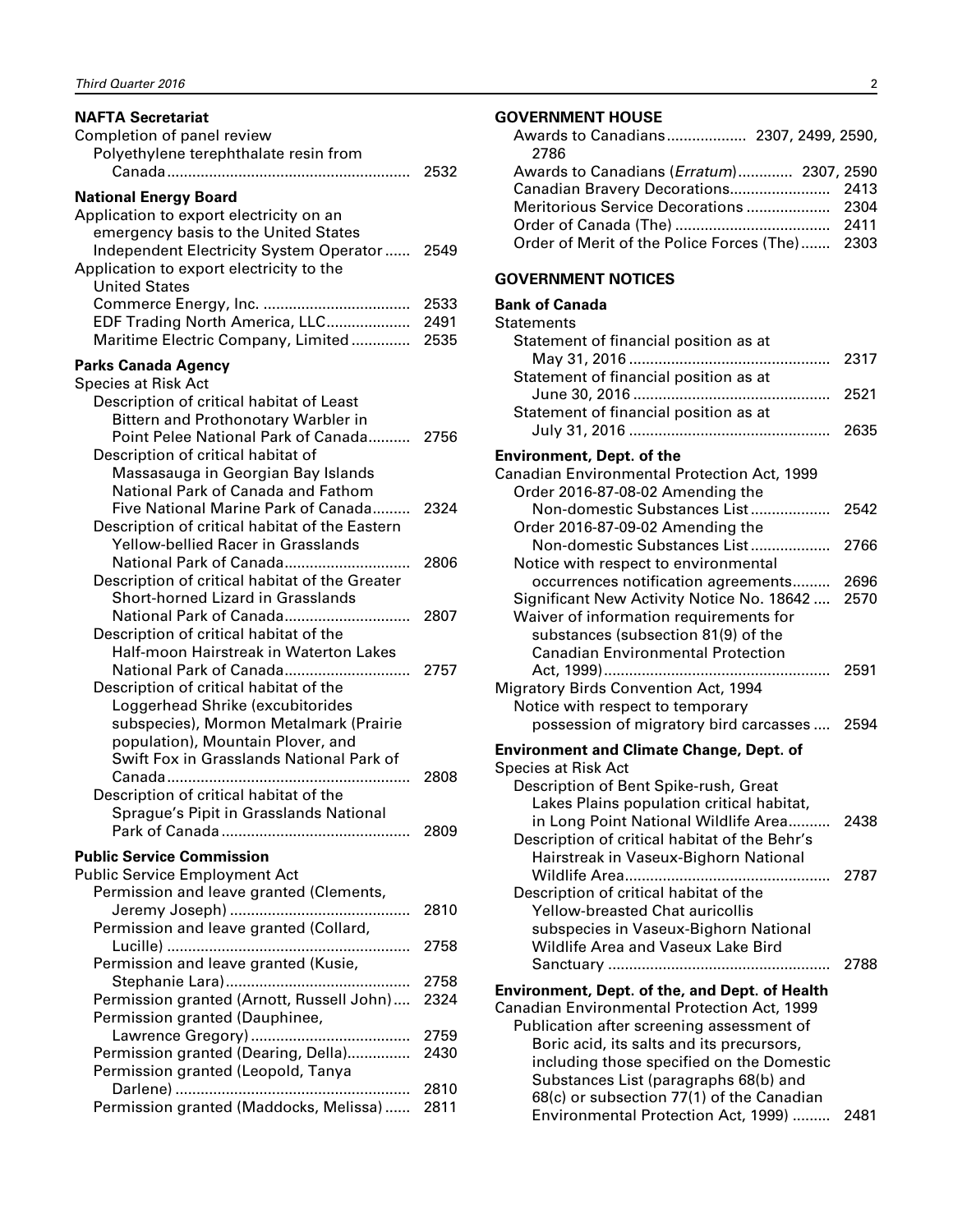<span id="page-4-0"></span>

| Publication of final decision after screening<br>assessment of 612 substances specified<br>on the Domestic Substances List<br>(paragraphs 68(b) and (c) or                                                                                                                                                                                           |      |
|------------------------------------------------------------------------------------------------------------------------------------------------------------------------------------------------------------------------------------------------------------------------------------------------------------------------------------------------------|------|
| subsection 77(6) of the Canadian<br>Environmental Protection Act, 1999)  2595<br>Publication of results of investigations<br>for 640 substances specified on the<br>Domestic Substances List<br>[paragraph 68(b) of the Canadian                                                                                                                     |      |
| Environmental Protection Act, 1999]  2500<br>Finance, Dept. of                                                                                                                                                                                                                                                                                       |      |
| Pension Benefits Standards Act, 1985<br><b>Effective date for the Federal-Provincial</b><br>Agreement Regarding the Pension Plan<br>of the Caisse populaire acadienne Itée<br><b>Federal-Provincial Agreement Regarding</b>                                                                                                                          | 2416 |
| the Pension Plan of the Caisse populaire                                                                                                                                                                                                                                                                                                             | 2416 |
| Health, Dept. of                                                                                                                                                                                                                                                                                                                                     |      |
| Canadian Environmental Protection Act, 1999<br>Publication of results of investigations<br>for three substances - Beryllium,<br>CAS RN 7440-41-7, Vanadium,<br>trichlorooxo-, CAS RN 7727-18-6 and<br>Vanadium oxide, CAS RN 11099-11-9 -<br>specified on the Domestic Substances<br>List (paragraph 68(b) of the Canadian                           |      |
| Environmental Protection Act, 1999)  2696<br><b>Controlled Drugs and Substances Act</b><br>Notice to interested parties - Proposed<br>order amending Schedule VI to the<br><b>Controlled Drugs and Substances Act and</b><br>regulations amending the schedule to<br>the Precursor Control Regulations to add<br>chemicals used in the production of |      |
| <b>Food and Drugs Act</b>                                                                                                                                                                                                                                                                                                                            | 2699 |
| Interim Order Respecting Naloxone<br><b>Hazardous Materials Information Review Act</b>                                                                                                                                                                                                                                                               |      |
| Decisions, undertakings and orders on                                                                                                                                                                                                                                                                                                                | 2443 |
| Filing of claims for exemption                                                                                                                                                                                                                                                                                                                       | 2503 |
| Industry, Dept. of<br>Appointments 2308, 2457, 2543,                                                                                                                                                                                                                                                                                                 |      |
| 2631, 2739, 2789<br><b>Radiocommunication Act</b><br>Notice No. SMSE-011-16 - Release of<br>DES-LAB, Issue 6, REC-LAB, Issue 5, and                                                                                                                                                                                                                  |      |
|                                                                                                                                                                                                                                                                                                                                                      | 2420 |
| Notice No. SMSE-012-16 - Release of                                                                                                                                                                                                                                                                                                                  | 2767 |
| Notice No. SMSE-013-16 - Release of<br>CB-01, Issue 5, and CB-02, Issue 7<br>Notice No. SMSE-015-16 - Release of                                                                                                                                                                                                                                     | 2458 |
| ICES-003, Issue 6 - Clarification 2421                                                                                                                                                                                                                                                                                                               |      |

| Notice No. SMSE-016-16 - Release of<br>RSS-210, Issue 9, and SP 462/467 MHz,                                                                      |              |
|---------------------------------------------------------------------------------------------------------------------------------------------------|--------------|
| <b>Privy Council Office</b><br>Appointment opportunities 2316, 2422, 2459,<br>2486, 2518, 2545, 2556, 2576, 2632, 2702, 2740,<br>2768, 2790       |              |
| <b>Public Safety and Emergency Preparedness,</b><br>Dept. of<br><b>Criminal Code</b><br>Designation as fingerprint examiner 2518                  |              |
| <b>Superintendent of Financial Institutions,</b><br>Office of the<br><b>Bank Act</b><br>Caisse populaire acadienne Itée - Letters                 |              |
| patent of continuance and order to<br>commence and carry on business<br>MB Financial Bank, National Association -<br>Approval to have a financial | 2485         |
| establishment in Canada<br>Sumitomo Mitsui Banking Corporation -<br>Order permitting a foreign bank to                                            | 2702         |
| establish a branch in Canada<br>Wealth One Bank of Canada - Order to<br>commence and carry on business                                            | 2486<br>2544 |
| <b>Supreme Court of Canada</b><br><b>Supreme Court Act</b>                                                                                        | 2705         |
| Transport, Dept. of<br><b>Aeronautics Act</b><br>Interim Order No. 5 Respecting Flight Deck                                                       |              |
| <b>Canada Marine Act</b><br>Vancouver Fraser Port Authority -                                                                                     | 2310<br>2543 |
| Supplementary letters patent<br><b>MISCELLANEOUS NOTICES</b>                                                                                      |              |
| A<br><b>ACE INA Insurance and Chubb</b><br>Insurance Company of Canada<br>Letters patent of amalgamation 2326, 2431, 2465,<br>2493<br>Achmea B.V. |              |
| Application to establish an<br>insurance company  2431, 2465, 2493,<br>2537                                                                       |              |

AXA Art Insurance Corporation and AXA Insurance Company

Bank of Communications Co., Ltd.

BNP Paribas (Canada)

Application to establish a foreign bank

Assumption reinsurance agreement.............. 2431 **B**

branch.................................................. 2781, 2812

Certificate of continuance....................... 2781, 2812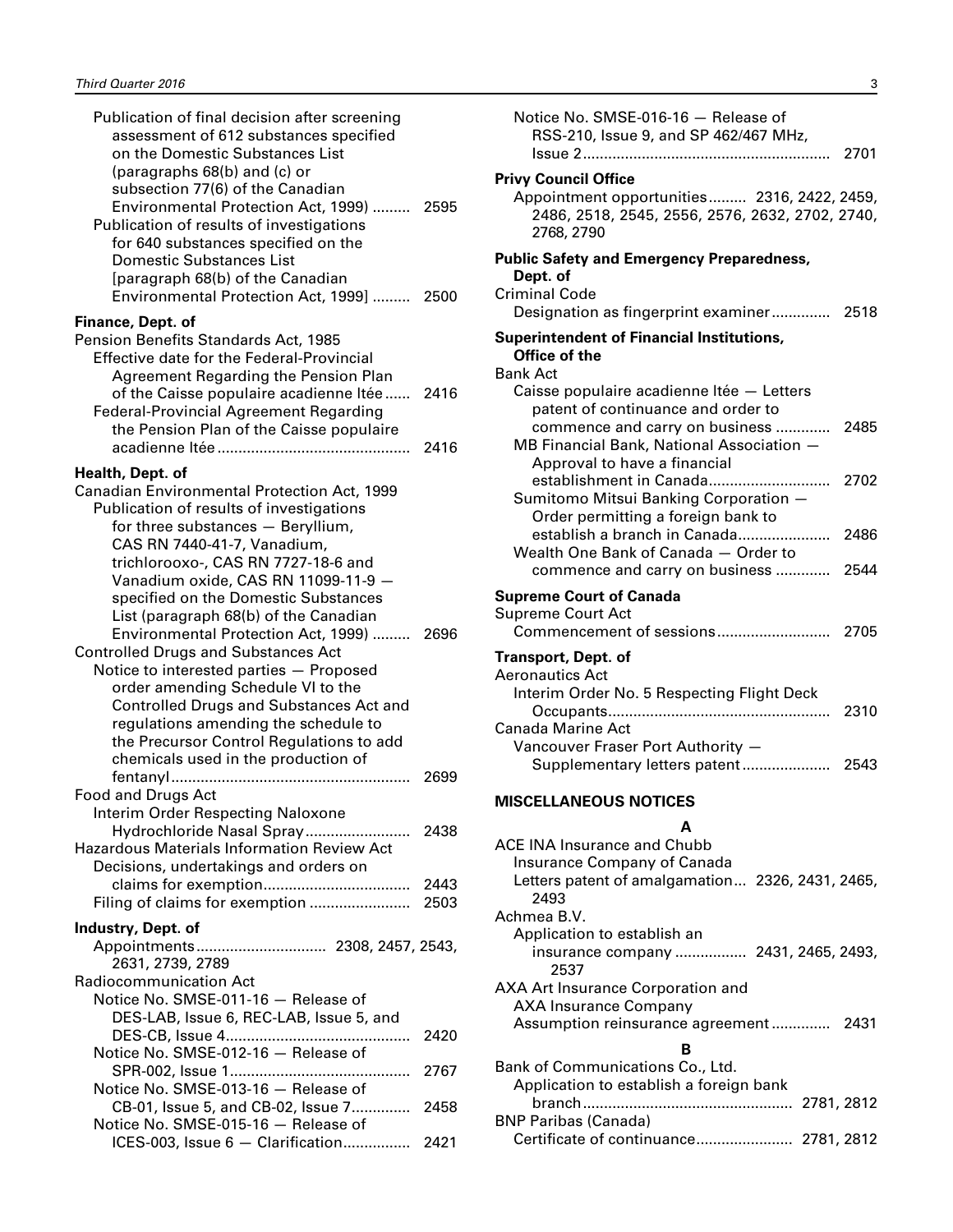<span id="page-5-0"></span>BNP Paribas (Canada) and BNP Paribas Energy Trading Canada Corp. Letters patent of amalgamation... 2326, 2432, 2465, 2493 BofA Canada Bank and Bank of America Canada Certificate of continuance and voluntary liquidation and dissolution................................ 2551, 2565, 2584, 2642

#### **C**

Canada India Foundation Relocation of head office................................. 2326 Citi Trust Company Canada Certificate of continuance............ 2715, 2760, 2782, 2813 Concentra Financial Services Association Letters patent of continuance...... 2551, 2565, 2584, 2642

#### **F**

Fisheries and Oceans, Department of Plans deposited ................................................ 2585 **H**

HAUSSMANN 157 Application to establish a Canadian branch...................... 2432, 2466, 2494, 2537

#### **M**

- Meridian Credit Union Limited Application to establish
- a bank ....................................... 2586, 2643, 2715, 2760

## **N**

| Northbridge Commercial Insurance Corporation   | 2644 |
|------------------------------------------------|------|
|                                                |      |
| Oakville, Town of                              |      |
|                                                | 2433 |
| Ontario, Ministry of Transportation of         |      |
|                                                | 2813 |
| s                                              |      |
| Sumitomo Mitsui Banking Corporation            |      |
| of Canada                                      |      |
| Reduction of stated capital                    | 2761 |
| Transfer of business 2327, 2433, 2466,<br>2494 |      |
|                                                |      |

| Transports, de la Mobilité durable et de        |  |
|-------------------------------------------------|--|
| l'Électrification des transports, Ministère des |  |
|                                                 |  |

| w                                                                                                                                                                                                                                        |
|------------------------------------------------------------------------------------------------------------------------------------------------------------------------------------------------------------------------------------------|
| Wilton Re (Canada) Limited<br>Application to establish a<br>Canadian branch 2762, 2782, 2814<br>12345 Insurance Company, formerly<br>known as The Mortgage<br>Insurance Company of Canada<br>Certificate of continuance 2328, 2434, 2467 |
| <b>ORDERS IN COUNCIL</b>                                                                                                                                                                                                                 |
| Health, Dept. of<br>Food and Drugs Act<br>Interim Order Respecting Naloxone                                                                                                                                                              |
| Transport, Dept. of<br><b>Aeronautics Act</b><br>Order Approving Interim Order No. 5<br>Respecting Flight Deck Occupants 2329                                                                                                            |
| <b>PARLIAMENT</b>                                                                                                                                                                                                                        |
| <b>Chief Electoral Officer</b><br><b>Canada Elections Act</b><br>Deregistration of registered<br>electoral district<br>associations 2424, 2523, 2578,<br>2706, 2794<br>Deregistration of registered                                      |
| political parties 2488, 2523, 2794<br>Determination of number of electors<br>(Published as Extra Vol. 150, No. 1, on<br>Friday, September 23, 2016)                                                                                      |
| <b>Commissioner of Canada Elections</b><br><b>Canada Elections Act</b><br>Compliance agreements 2424, 2524, 2744                                                                                                                         |
| <b>House of Commons</b><br>Filing applications for private<br>bills (First Session,<br>Forty-Second Parliament)  2319, 2423, 2461,<br>2488, 2523, 2547, 2558, 2578, 2637, 2706, 2744,<br>2772, 2794                                      |
| <b>Senate</b><br>Royal assent<br>2423                                                                                                                                                                                                    |
| <b>PROPOSED REGULATIONS</b>                                                                                                                                                                                                              |
| <b>Environment, Dept. of the</b><br><b>Fisheries Act</b><br><b>Regulations Amending the Metal Mining</b><br>2331<br><b>Species at Risk Act</b>                                                                                           |
| Order Amending Schedule 1 to the Species                                                                                                                                                                                                 |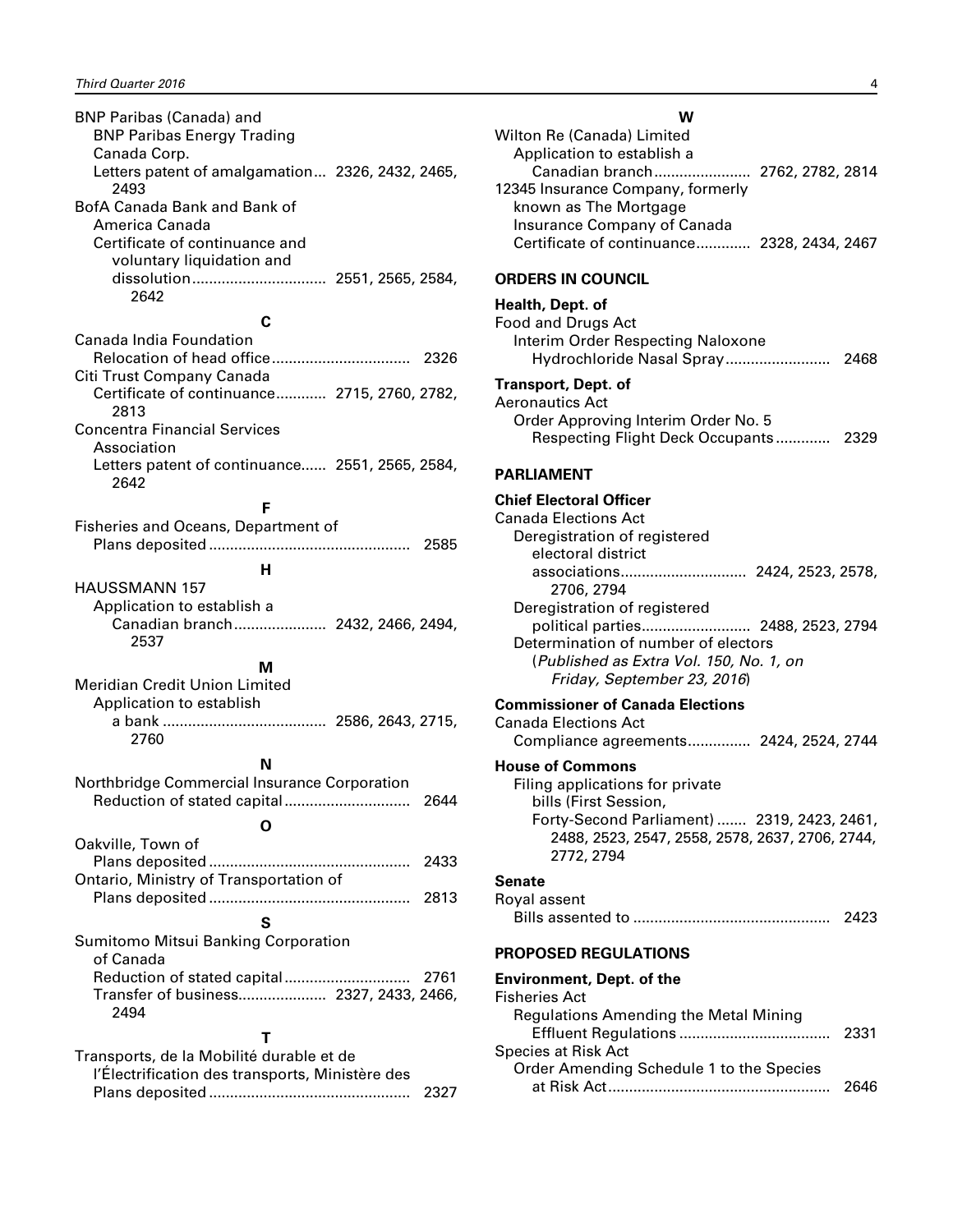| Finance, Dept. of                        |      |
|------------------------------------------|------|
| Canadian Payments Act                    |      |
| By-law Amending the Canadian Payments    |      |
| Association By-law No. 3 - Payment       |      |
| ltems and Automated Clearing             |      |
|                                          | 2731 |
| <b>Canadian Payments Association</b>     |      |
|                                          |      |
| Health, Dept. of                         |      |
| <b>Financial Administration Act</b>      |      |
| Regulations Amending the Establishment   |      |
| Licensing Fees (Veterinary Drugs)        |      |
|                                          | 2406 |
| Food and Drugs Act                       |      |
| Regulations Amending the Food and Drug   |      |
| Regulations (Veterinary Drugs -          |      |
| Antimicrobial Resistance)                | 2357 |
| Transport, Dept. of                      |      |
| <b>Navigation Protection Act</b>         |      |
| Regulations Amending the Schedule to the |      |
| Navigation Protection Act                | 2472 |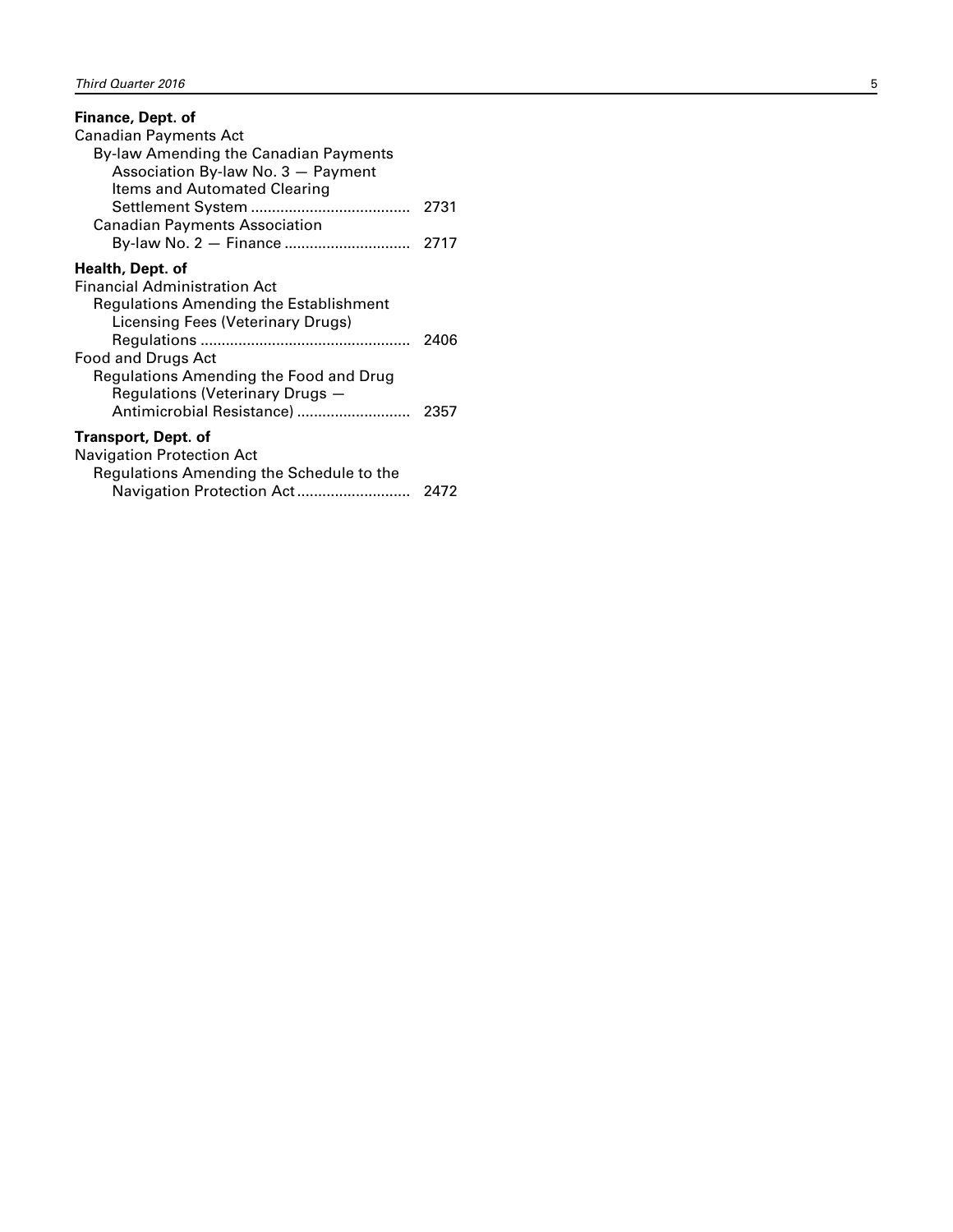#### **INDEX**

<span id="page-7-0"></span>Le présent index trimestriel de la *Gazette du Canada* s'applique aux numéros 27 à 39, dont la date et les numéros de page sont indiqués ci-dessous aux fins de référence.

|     | Volume Numéro Date |              | Pages       |
|-----|--------------------|--------------|-------------|
| 150 | 27                 | 2 juillet    | 2302 à 2409 |
| 150 | 28                 | 9 juillet    | 2410 à 2436 |
| 150 | 29                 | 16 juillet   | 2437 à 2479 |
| 150 | 30                 | 23 juillet   | 2480 à 2497 |
| 150 | 31                 | 30 juillet   | 2498 à 2540 |
| 150 | 32                 | 6 août       | 2541 à 2554 |
| 150 | 33                 | 13 août      | 2555 à 2568 |
| 150 | 34                 | 20 août      | 2569 à 2588 |
| 150 | 35                 | 27 août      | 2589 à 2694 |
| 150 | 36                 | 3 septembre  | 2695 à 2737 |
| 150 | 37                 | 10 septembre | 2738 à 2764 |
| 150 | 38                 | 17 septembre | 2765 à 2784 |
| 150 | 39                 | 24 septembre | 2785 à 2816 |

#### **AVIS DIVERS**

**A**

Achmea B.V. Demande de constitution d'une société d'assurances ............... 2431, 2465, 2493, 2537 Association de services financiers Concentra Lettres patentes de prorogation... 2551, 2565, 2584, 2642 Assurance ACE INA et Chubb du Canada Compagnie d'Assurance Lettres patentes de fusion ........... 2326, 2431, 2465, 2493 AXA Art Insurance Corporation et AXA Insurance Company Convention de réassurance aux fins de prise en charge ............................................ 2431 **B** Bank of Communications Co., Ltd. Demande d'ouverture d'une succursale de banque étrangère .......................... 2781, 2812 Banque BofA Canada et Banque d'Amérique du Canada Certificat de prorogation et liquidation et dissolution volontaires................................ 2551, 2565, 2584, 2642 Banque Sumitomo Mitsui du Canada Réduction de capital déclaré ........................... 2761 Vente d'éléments d'actif.............. 2327, 2433, 2466, 2494

| <b>BNP Paribas (Canada)</b><br>Certificat de prorogation 2781, 2812<br><b>BNP Paribas (Canada) et BNP</b> |      |
|-----------------------------------------------------------------------------------------------------------|------|
| Paribas Energy Trading                                                                                    |      |
| Canada Corp.                                                                                              |      |
| Lettres patentes de fusion  2326, 2432, 2465,                                                             |      |
| 2493                                                                                                      |      |
| С                                                                                                         |      |
| Canada India Foundation                                                                                   |      |
| Changement de lieu du siège social 2326                                                                   |      |
| Compagnie d'Assurance 12345,                                                                              |      |
| appelée auparavant                                                                                        |      |
| La Compagnie d'Assurance                                                                                  |      |
| d'Hypothèques du Canada (La)                                                                              |      |
| Certificat de prorogation 2328, 2434, 2467                                                                |      |
| Compagnie de Fiducie Citi<br>Canada (La)                                                                  |      |
| Certificat de prorogation 2715, 2760, 2782,                                                               |      |
| 2813                                                                                                      |      |
|                                                                                                           |      |
| н                                                                                                         |      |
| <b>HAUSSMANN 157</b><br>Demande d'établissement d'une                                                     |      |
| succursale canadienne  2432, 2466, 2494,                                                                  |      |
| 2537                                                                                                      |      |
| м                                                                                                         |      |
| Meridian Credit Union Limited                                                                             |      |
| Demande de constitution d'une                                                                             |      |
| 2760                                                                                                      |      |
| O                                                                                                         |      |
| Oakville, Town of                                                                                         |      |
|                                                                                                           | 2433 |
| Ontario, ministère des Transports de l'                                                                   |      |
|                                                                                                           | 2813 |
| Р                                                                                                         |      |
| Pêches et des Océans, ministère des                                                                       |      |
| Dépôt de plans                                                                                            | 2585 |
| S                                                                                                         |      |
| Société d'assurance des entreprises                                                                       |      |
| Northbridge                                                                                               |      |
| Réduction de capital déclaré                                                                              | 2644 |
| т                                                                                                         |      |
| Transports, de la Mobilité durable et de                                                                  |      |
| l'Électrification des transports, ministère des                                                           |      |
|                                                                                                           | 2327 |
| w                                                                                                         |      |
|                                                                                                           |      |
|                                                                                                           |      |
| Wilton Re (Canada) Limitee<br>Demande d'établissement d'une                                               |      |
| succursale canadienne 2762, 2782, 2814                                                                    |      |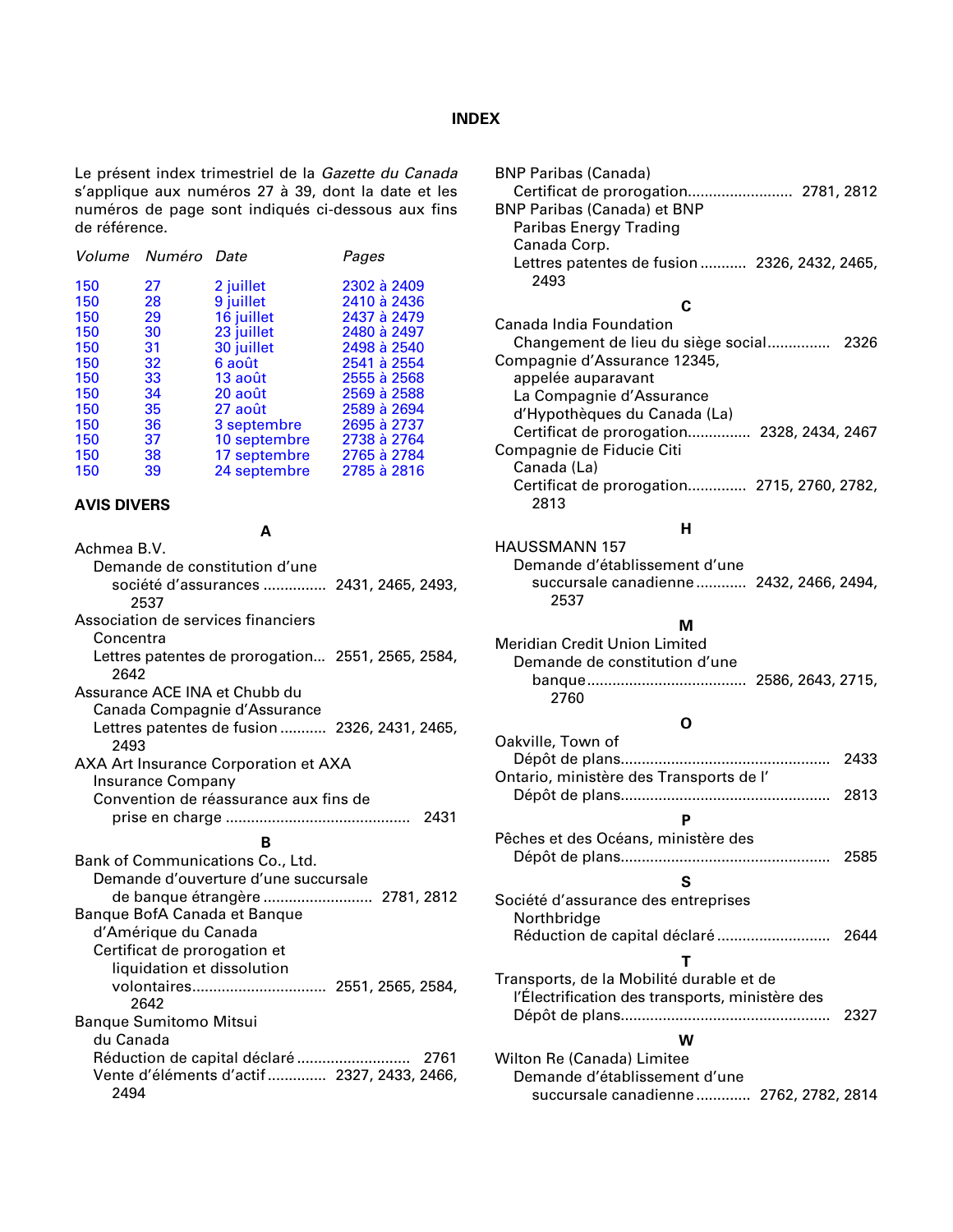#### <span id="page-8-0"></span>**AVIS DU GOUVERNEMENT**

| <b>Banque du Canada</b><br><b>Bilans</b>                                                                                                                                              |      |
|---------------------------------------------------------------------------------------------------------------------------------------------------------------------------------------|------|
| État de la situation financière au<br>État de la situation financière au                                                                                                              |      |
| État de la situation financière au                                                                                                                                                    |      |
|                                                                                                                                                                                       |      |
| Conseil privé, Bureau du<br>Possibilités de nominations  2316, 2422, 2459,<br>2486, 2518, 2545, 2556, 2576, 2632, 2702, 2740,<br>2768, 2790                                           |      |
| Cour suprême du Canada<br>Loi sur la Cour suprême                                                                                                                                     |      |
| Environnement, min. de l'<br>Loi canadienne sur la protection de<br>l'environnement (1999)<br>Arrêté 2016-87-08-02 modifiant la                                                       |      |
| Arrêté 2016-87-09-02 modifiant la                                                                                                                                                     | 2542 |
| Avis au sujet d'accords sur les avis                                                                                                                                                  | 2766 |
| d'événements environnementaux 2696<br>Avis de nouvelle activité nº 18642<br>Exemption à l'obligation de fournir                                                                       | 2570 |
| des renseignements concernant les<br>substances [paragraphe 81(9) de la<br>Loi canadienne sur la protection de                                                                        |      |
| Loi de 1994 sur la convention concernant les<br>oiseaux migrateurs<br>Avis concernant la possession temporaire                                                                        |      |
| d'une carcasse d'oiseau migrateur  2594                                                                                                                                               |      |
| Environnement et du Changement climatique,<br>min. de l'                                                                                                                              |      |
| Loi sur les espèces en péril<br>Description de l'habitat essentiel de<br>l'éléocharide géniculée, population<br>des plaines des Grands Lacs, dans la<br>Réserve nationale de faune de |      |
| Description de l'habitat essentiel de la<br>Paruline polyglotte de la sous-espèce<br>auricollis dans la réserve nationale de                                                          | 2438 |
| faune de Vaseux-Bighorn et le refuge<br>d'oiseaux du lac Vaseux<br>Description de l'habitat essentiel du<br>porte-queue de Behr dans la réserve                                       | 2788 |
| nationale de faune de Vaseux-Bighorn 2787                                                                                                                                             |      |

| Environnement, min. de l', et min. de la Santé<br>Loi canadienne sur la protection de |      |
|---------------------------------------------------------------------------------------|------|
| l'environnement (1999)                                                                |      |
| Publication après évaluation préalable                                                |      |
| de l'Acide borique, ses sels et ses                                                   |      |
| précurseurs, y compris ceux inscrits                                                  |      |
| sur la Liste intérieure [alinéas 68b)                                                 |      |
| et 68c) ou paragraphe 77(1) de la Loi                                                 |      |
| canadienne sur la protection de                                                       |      |
|                                                                                       |      |
| Publication de la décision finale après                                               |      |
| évaluation préalable de 612 substances                                                |      |
| inscrites sur la Liste intérieure                                                     |      |
| [alinéas 68b) et 68c) ou paragraphe 77(6)                                             |      |
| de la Loi canadienne sur la protection de                                             |      |
| l'environnement (1999)]                                                               | 2595 |
| Publication des résultats des enquêtes                                                |      |
| pour 640 substances figurant sur la                                                   |      |
| Liste intérieure [alinéa 68b) de la                                                   |      |
| Loi canadienne sur la protection de                                                   |      |
| l'environnement (1999)]                                                               | 2500 |
|                                                                                       |      |
| Finances, min. des                                                                    |      |
| Loi de 1985 sur les normes de prestation                                              |      |
| de pension                                                                            |      |
| Accord fédéral-provincial sur le régime                                               |      |
| de pension de la Caisse populaire                                                     |      |
|                                                                                       | 2416 |
| Date d'entrée en vigueur de l'Accord                                                  |      |
| fédéral-provincial sur le régime de                                                   |      |
| pension de la Caisse populaire                                                        | 2416 |
|                                                                                       |      |
| Industrie, min. de l'                                                                 |      |
|                                                                                       |      |
| 2631, 2739, 2789                                                                      |      |
| Loi sur la radiocommunication                                                         |      |
| Avis $n^{\circ}$ SMSE-011-16 - Publication des                                        |      |
| documents DES-LAB, 6 <sup>e</sup> édition, REC-LAB,                                   |      |
| 5 <sup>e</sup> édition, et DES-OC, 4 <sup>e</sup> édition                             | 2420 |
| Avis nº SMSE-012-16 - Publication de la                                               |      |
|                                                                                       | 2767 |
| Avis nº SMSE-013-16 - Publication de la                                               |      |
| 5 <sup>e</sup> édition d'OC-01 et de la 7 <sup>e</sup> édition                        |      |
|                                                                                       | 2458 |
| Avis nº SMSE-015-16 - Publication de la                                               |      |
| $NMB-003$ , $6^{\circ}$ édition — Clarification                                       | 2421 |
| Avis nº SMSE-016-16 - Publication des                                                 |      |
| documents CNR-210, 9 <sup>e</sup> édition et                                          |      |
|                                                                                       |      |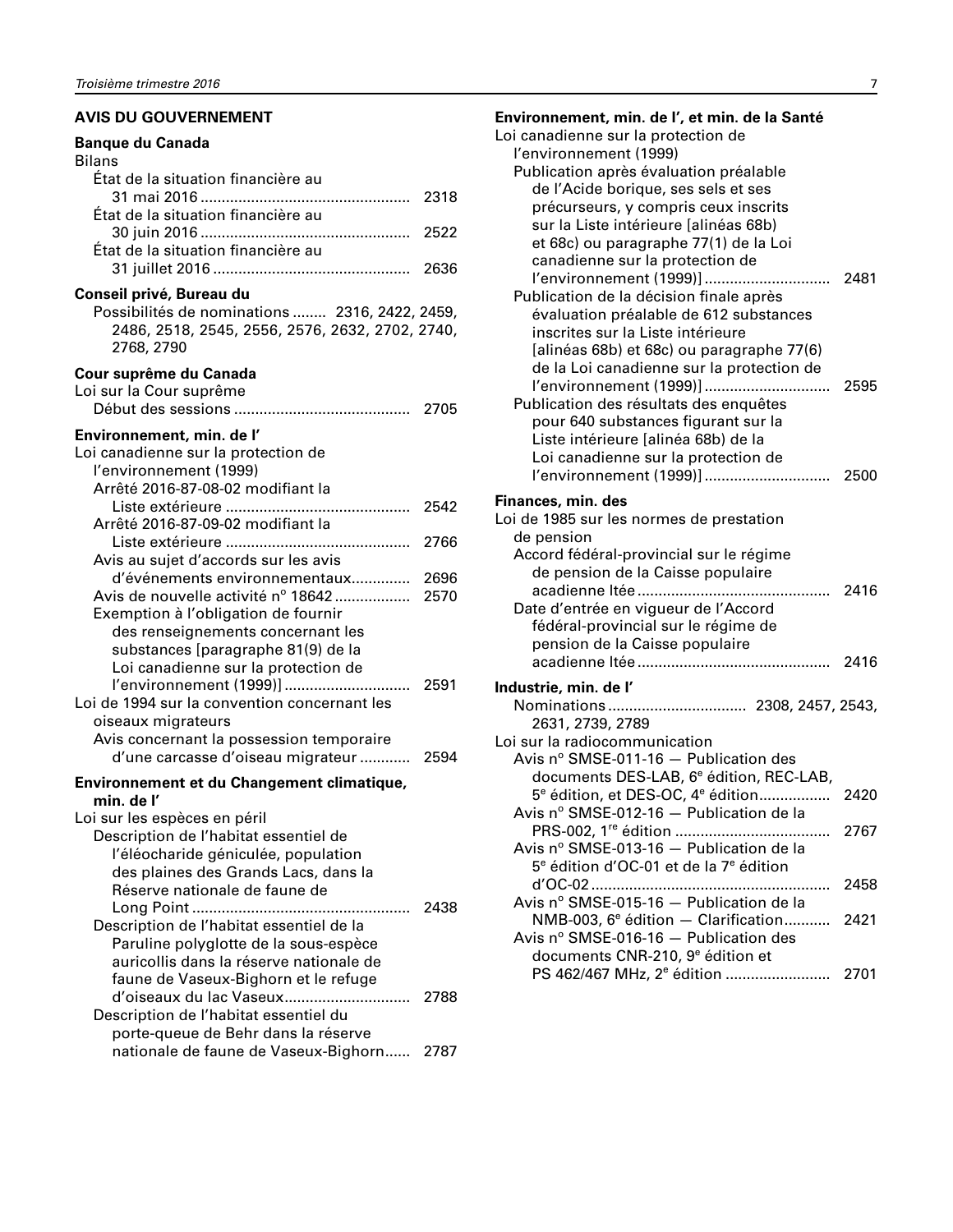<span id="page-9-0"></span>

| Santé, min. de la                               |      |
|-------------------------------------------------|------|
| Loi canadienne sur la protection de             |      |
| l'environnement (1999)                          |      |
| Publication des résultats des enquêtes          |      |
| pour trois substances - le Béryllium,           |      |
| NE CAS 7440-41-7, l'Oxytrichlorure de           |      |
| vanadium, NE CAS 7727-18-6 et l'Oxyde           |      |
| de vanadium, NE CAS 11099-11-9 -                |      |
| figurant sur la Liste intérieure [alinéa 68b)   |      |
| de la Loi canadienne sur la protection de       |      |
| l'environnement (1999)]                         | 2696 |
| Loi réglementant certaines drogues et autres    |      |
| substances                                      |      |
| Avis aux parties intéressées - Proposition      |      |
| de décret visant à modifier l'annexe VI         |      |
| de la Loi réglementant certaines drogues        |      |
| et autres substances et projet de               |      |
| règlement modifiant l'annexe du                 |      |
| Règlement sur les précurseurs afin              |      |
| d'y inclure des substances chimiques            |      |
| utilisées dans la production de fentanyl        | 2699 |
| Loi sur le contrôle des renseignements relatifs |      |
| aux matières dangereuses                        |      |
|                                                 |      |
| Décisions, engagements et ordres rendus         |      |
| relativement aux demandes de                    |      |
|                                                 | 2443 |
| Dépôt des demandes de dérogation                | 2503 |
| Loi sur les aliments et drogues                 |      |
| Arrêté d'urgence concernant le vaporisateur     |      |
| nasal de chlorhydrate de naloxone               | 2438 |
| Sécurité publique et de la protection civile,   |      |
| min. de la                                      |      |
| Code criminel                                   |      |
| Désignation à titre de préposé aux              |      |
|                                                 |      |
| Surintendant des institutions financières,      |      |
| Bureau du                                       |      |
|                                                 |      |
| Loi sur les banques                             |      |
| Banque Wealth One du Canada -                   |      |
| Autorisation de fonctionnement                  | 2544 |
| Caisse populaire acadienne Itée -               |      |
| Lettres patentes de prorogation et              |      |
| autorisation de fonctionnement                  | 2485 |
| MB Financial Bank, National Association -       |      |
| Agrément relatif aux établissements             |      |
|                                                 | 2702 |
| Sumitomo Mitsui Banking Corporation -           |      |
| Arrêté autorisant une banque étrangère          |      |
| à ouvrir une succursale au Canada               | 2486 |
| Transports, min. des                            |      |
| Loi maritime du Canada                          |      |
| Administration portuaire de Vancouver           |      |
| Fraser - Lettres patentes                       |      |
|                                                 | 2543 |
| Loi sur l'aéronautique                          |      |
| Arrêté d'urgence nº 5 visant les occupants      |      |
|                                                 | 2310 |
|                                                 |      |

#### **COMMISSIONS**

### **Agence des services frontaliers du Canada**

| Loi sur les mesures spéciales d'importation<br>Certaines barres d'armature pour béton - |      |
|-----------------------------------------------------------------------------------------|------|
|                                                                                         | 2708 |
| Certains composants usinés industriels en                                               |      |
|                                                                                         | 2795 |
| Gros tubes de canalisation - Décisions                                                  | 2320 |
| Plaques de plâtre - Décision                                                            | 2773 |
| Agence du revenu du Canada                                                              |      |
| Loi de l'impôt sur le revenu                                                            |      |
| Révocation de l'enregistrement                                                          |      |
| d'organismes de                                                                         |      |
| bienfaisance  2428, 2489, 2559,                                                         |      |
| 2638, 2774, 2796                                                                        |      |
| <b>Agence Parcs Canada</b>                                                              |      |
| Loi sur les espèces en péril                                                            |      |
| Description de l'habitat essentiel de la                                                |      |
| couleuvre agile à ventre jaune de l'Est                                                 |      |
| dans le parc national du Canada des                                                     |      |
| Description de l'habitat essentiel de la                                                | 2806 |
| pie-grièche migratrice de la sous-espèce                                                |      |
| excubitorides, du mormon (population                                                    |      |
| des Prairies), du pluvier montagnard et                                                 |      |
| du renard véloce dans le parc national                                                  |      |
| du Canada des Prairies                                                                  | 2808 |
| Description de l'habitat essentiel du grand                                             |      |
| iguane à petites cornes dans le parc                                                    |      |
| national du Canada des Prairies                                                         | 2807 |
| Description de l'habitat essentiel du                                                   |      |
| massasauga dans le parc national du                                                     |      |
| Canada des Îles-de-la-Baie-Georgienne                                                   |      |
| et le parc marin national du Canada                                                     | 2324 |
| Description de l'habitat essentiel du petit                                             |      |
| blongios et de la paruline orangée au                                                   |      |
| parc national du Canada de la                                                           |      |
|                                                                                         | 2756 |
| Description de l'habitat essentiel du pipit de                                          |      |
| Sprague dans le parc national du Canada                                                 |      |
|                                                                                         | 2809 |
| Description de l'habitat essentiel du                                                   |      |
| porte-queue demi-lune dans le parc                                                      |      |
| national du Canada des Lacs-Waterton                                                    | 2757 |
| <b>Commission de la fonction publique</b>                                               |      |
| Loi sur l'emploi dans la fonction publique                                              |      |
| Permission accordée (Arnott, Russell                                                    |      |
|                                                                                         | 2324 |
| Permission accordée (Dauphinee,                                                         | 2759 |
| Permission accordée (Dearing, Della)                                                    | 2430 |
| Permission accordée (Leopold, Tanya                                                     |      |
|                                                                                         | 2810 |
| Permission accordée (Maddocks, Melissa)                                                 | 2811 |
| Permission et congé accordés (Clements,                                                 |      |
|                                                                                         | 2810 |
|                                                                                         |      |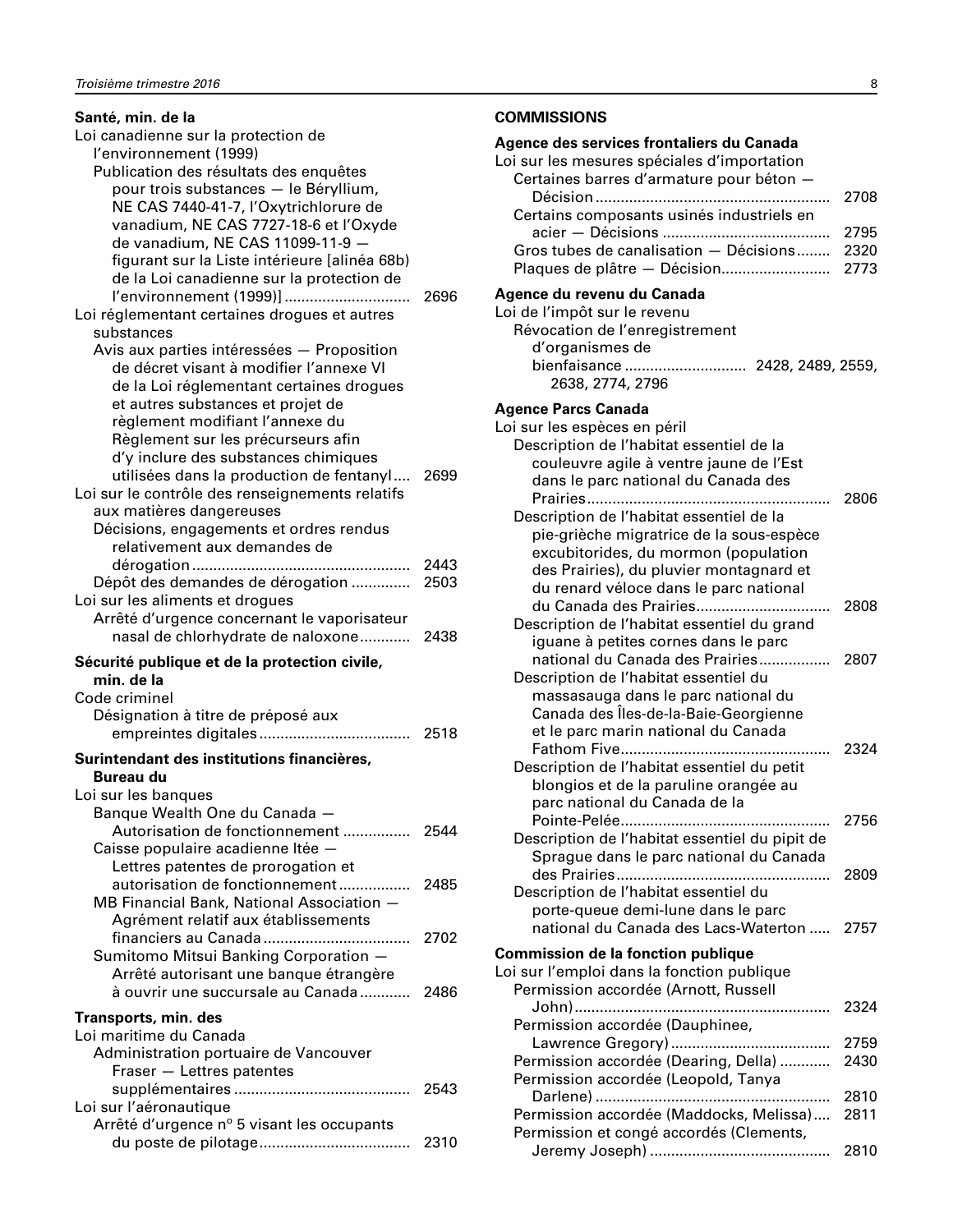<span id="page-10-0"></span>

| Permission et congé accordés (Collard,<br>.                               | 2758         |
|---------------------------------------------------------------------------|--------------|
| Permission et congé accordés (Kusie,                                      | 2758         |
| Conseil de la radiodiffusion et des                                       |              |
| télécommunications canadiennes                                            |              |
| Avis aux intéressés 2322, 2429, 2463,                                     |              |
| 2490, 2531, 2548, 2563, 2582, 2640, 2712, 2755, 2779,<br>2805             |              |
| Avis de consultation 2323, 2464, 2532,<br>2756                            |              |
|                                                                           |              |
| 2491, 2532, 2549, 2564, 2583, 2641, 2713, 2756, 2780,<br>2805             |              |
| Décisions administratives 2323, 2430, 2464,<br>2532, 2583, 2713, 2780     |              |
| Demandes de la partie 1  2323, 2429, 2464,                                |              |
| 2491, 2531, 2548, 2564, 2583, 2640, 2713, 2755, 2780                      |              |
|                                                                           |              |
| Politiques réglementaires  2324, 2714                                     |              |
| Office Canada - Terre-Neuve-et-Labrador des                               |              |
| hydrocarbures extracôtiers<br>Loi de mise en œuvre de l'Accord atlantique |              |
| Canada - Terre-Neuve-et-Labrador                                          |              |
| Appel d'offres nº NL16-CFB02 (Jeanne                                      |              |
|                                                                           | 2754         |
| Délivrance d'un permis de prospection -                                   |              |
|                                                                           | 2774         |
| Office national de l'énergie                                              |              |
| Demande visant l'exportation d'électricité aux                            |              |
| États-Unis                                                                |              |
|                                                                           | 2533         |
| EDF Trading North America, LLC                                            | 2491         |
| Maritime Electric Company, Limited                                        | 2535         |
| Demande visant l'exportation d'électricité                                |              |
|                                                                           |              |
| d'urgence aux États-Unis                                                  |              |
| Independent Electricity System Operator 2549                              |              |
| Secrétariat de l'ALÉNA                                                    |              |
| Fin de la révision par un groupe spécial                                  |              |
| Résine de polyéthylène téréphtalate en                                    |              |
| provenance du Canada                                                      | 2532         |
| Tribunal canadien du commerce extérieur                                   |              |
|                                                                           | 2489         |
| Appels                                                                    |              |
|                                                                           | 2428         |
|                                                                           | 2462         |
|                                                                           | 2529<br>2560 |
|                                                                           | 2579         |
|                                                                           | 2775         |
|                                                                           | 2801         |
| Décisions                                                                 |              |
| Communication, détection et fibres                                        |              |
|                                                                           | 2580<br>2580 |

| Services de soutien professionnel et<br>administratif et services de soutien |      |
|------------------------------------------------------------------------------|------|
|                                                                              | 2710 |
| Textiles, cuir, fourrure, fourniture de                                      |      |
| vêtements et de souliers, tentes                                             |      |
|                                                                              | 2462 |
| Traitement de l'information et services de                                   |      |
| télécommunications connexes                                                  | 2804 |
| Enquêtes                                                                     |      |
| Contrôle de la qualité, essais et inspections                                |      |
| et services de représentants techniques                                      | 2581 |
| Fourniture et équipement médicaux et                                         |      |
| produits pharmaceutiques                                                     | 2778 |
|                                                                              | 2490 |
| Services de garde et autres services                                         |      |
|                                                                              | 2463 |
| Services de soutien professionnel et                                         |      |
| administratif et services de soutien                                         |      |
|                                                                              | 2322 |
|                                                                              | 2638 |
| Traitement de l'information et services de                                   |      |
|                                                                              |      |
| télécommunications connexes                                                  | 2562 |
| Vêtements, équipement individuel et                                          |      |
|                                                                              | 2778 |
| Ordonnances                                                                  |      |
| Feuillards et tôles plats en acier au carbone                                |      |
| et en acier allié, laminés à chaud                                           | 2639 |
| Produits électriques et électroniques                                        | 2711 |
| Ouverture d'enquêtes                                                         |      |
|                                                                              | 2776 |
| Tubes de canalisation soudés à gros                                          |      |
| diamètre en acier au carbone et en                                           |      |
|                                                                              | 2320 |
| Ouverture d'enquêtes préliminaires de                                        |      |
| dommage                                                                      |      |
| Barres d'armature pour béton                                                 | 2709 |
| Certains éléments d'acier de fabrication                                     |      |
|                                                                              | 2802 |
| Réexamen relatif à l'expiration des conclusions                              |      |
|                                                                              | 2561 |
| Rejet                                                                        |      |
|                                                                              | 2530 |
|                                                                              |      |
| ÷~                                                                           |      |

#### **DÉCRETS**

| Santé, min. de la                                                             |  |
|-------------------------------------------------------------------------------|--|
| Loi sur les aliments et drogues<br>Arrêté d'urgence concernant le             |  |
| vaporisateur nasal de chlorhydrate                                            |  |
|                                                                               |  |
| Transports, min. des                                                          |  |
| Loi sur l'aéronautique                                                        |  |
| Décret approuvant l'Arrêté d'urgence n° 5<br>visant les occupants du poste de |  |
|                                                                               |  |